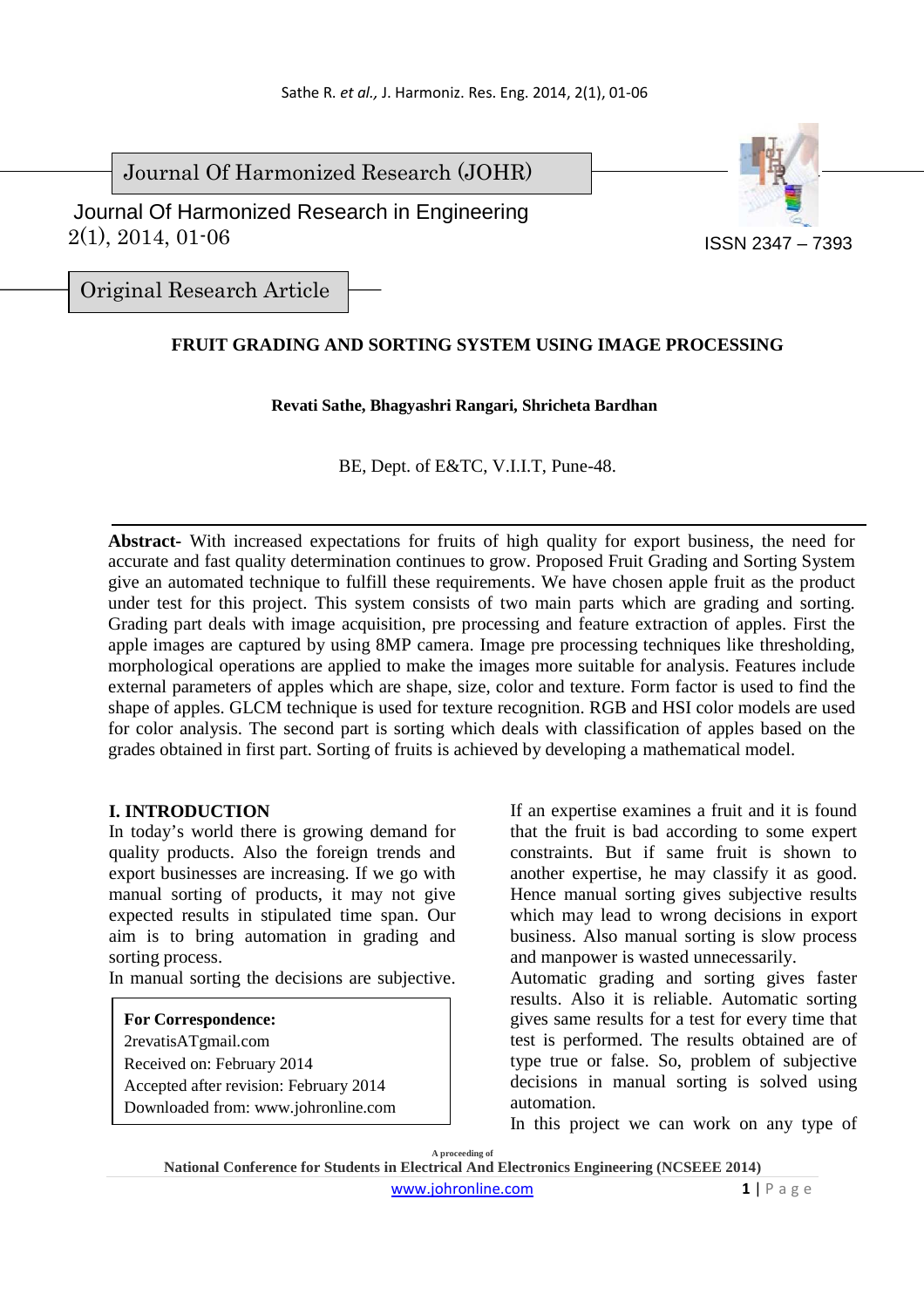fruit. We have chosen Apple fruits for the experimentation. India is third largest producer of apples [1]. So, export business of apples is larger than other fruits. We can grade the apple on basis of various external and internal parameters. External parameters include shape, size, color and texture. Internal parameters are sugar content, water content, nutrition value, firmness of apple etc. But to limit the scope of the project we have considered only external

parameters.

On the basis of size apples can be sorted as small or big. On the basis of texture sorting can be smooth or rough and so on.

A mathematical model is developed for classification or sorting of apples.

## **II. DESIGN OF SYSTEM**

The block diagram of the system is as shown in Fig. 1. It shows the basic building blocks of the system.



Fig. 1. Block diagram of grading and sorting system

#### *A. Image Aquisition*

In this process the image of object of interest is captured with a camera of required resolution. Requirement of resolution varies according to applications. If we want all the details of the object then we should choose a camera with higher resolution. In other cases such as shape detection a camera with average resolution will serve the purpose.

In our project, images are captured using 8 MP web camera which is attached to computer

through USB. Photos of 3 different sizes of apple are taken i.e. small, medium and big. Database of 75 such images is prepared. The image size is kept 448 x 310 for all the images. This size is suitable for fast computation. The proposed design of real time working system is as shown in Fig. 2. The apples will be moving on conveyor belt. Image is captured by the camera and it will pass on to the machine through USB cable. A part of database is shown in Fig. 3



Fig. 2. Real time working system

### *B. Image Enhancement*

It is the process of manipulating an image so that the result is more suitable for a specific application [3]. Thus a method which is

suitable for enhancing X-ray images will not be useful for enhancing images taken in visible light.

**A proceeding of National Conference for Students in Electrical And Electronics Engineering (NCSEEE 2014)**  www.johronline.com **2** | P a g e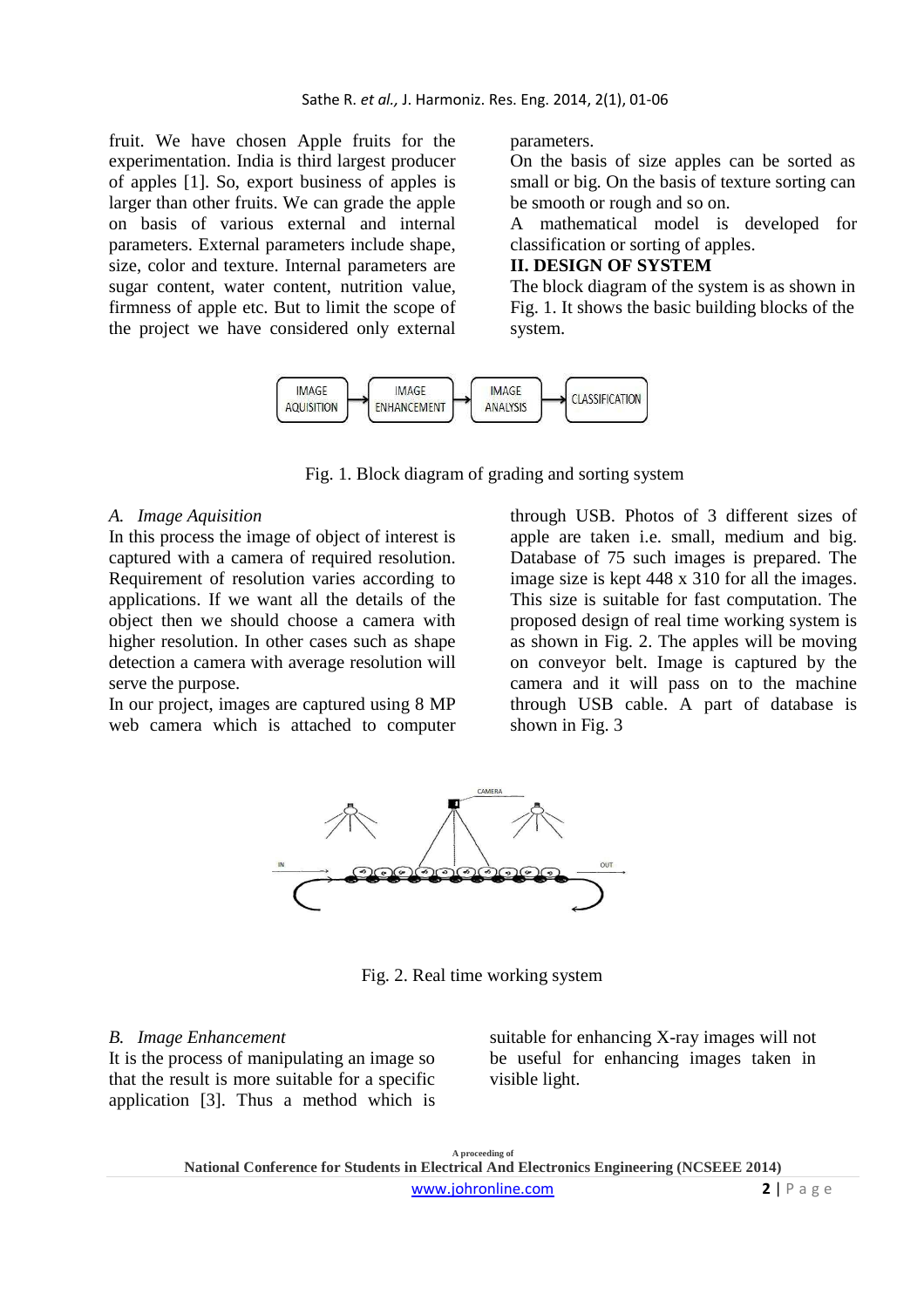

Fig. 3. Snapshot of the database collected

For image enhancement one has to go for image preprocessing. Pre processing involves Thresholding and Morphological operations. Thresholding is a process in which we suppress all unwanted part from the image by converting that into background color or any other pixel value. In this way we can extract region of interest from the image.

Basic morphological operations are erosion and dilation. Derived morphological operations are opening and closing. In erosion image details smaller than the structuring element are filtered. Dilation grows or thickens objects in a binary image [3]. Opening and closing operations are performed using combination of erosion and dilation. These are used to fill small holes in the image and also to reshape the image so that the image will be perfect for analysis.

# *C. Image Analysis*

Image analysis involves feature extraction from the image. To simplify feature extraction, edge detection and texture segmentation techniques are used. Various color models are used for color analysis.

Edge detection is used to get boundaries of the input image so as to analyze various properties of the image like shape, area, perimeter etc. For detecting edges in the object, various edge masks are applied on the image. Typical edge masks are Sobel edge operator, Prewitt's edge operator, canny operator. Amongst the above operators, canny operator gives best performance [3]. Edge detection operation is shown in Fig. 4.

From Area and Perimeter we can find out form factor for apple which is given by the formula as follows  $[4]$  –

$$
Form\ factor = \frac{4\pi * Area}{Perimeter^2}
$$

Form factor for a particular shape is constant. If we take a circle with small radius and another circle with bigger radius, then the form factor for both the circles will be same which is 1. So, form factor will determine the object in the input image is an apple or some other product. If object is found to be an apple then only further process will take place and otherwise the process is terminated.

Texture segmentation is used to examine textural properties of the object in an image. Gray Level Co occurance matrix i.e. GLCM is used for this purpose. GLCM gives distribution of intensities and also relative position of pixels in an image [3]. Different textural parameters are contrast, correlation, energy and homogeneity.

Contrast is a measure of intensity contrast between a pixel and its neighbor over the entire range. For a constant image, contrast is zero. Correlation gives idea about how a pixel is correlated to its neighbor. It can be either positive or negative. Energy is a measure of uniformity which is '1' for a constant energy image. Homogeneity measures the spatial closeness of distribution of elements in

**A proceeding of** 

www.johronline.com **3** | P a g e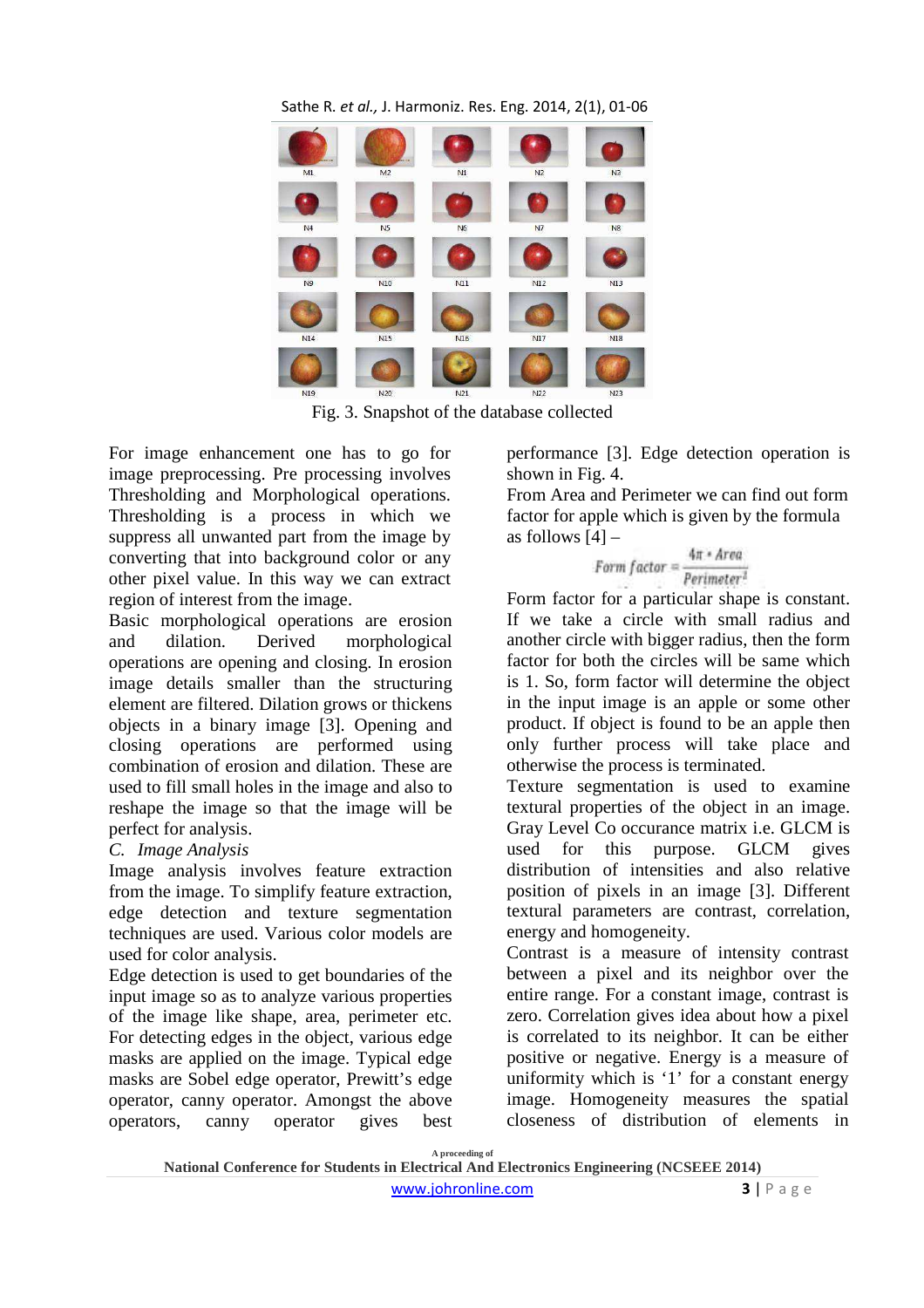GLCM. If GLCM is a diagonal matrix then homogeneity is one.

For color analysis we have used two color models which are RGB i.e. Red, Green, Blue model and HIS i.e. Hue, Saturation, Intensity model. First we have extracted all the three planes to analyze each plane separately. Red plane is of importance in this project. We have found out mean intensity of Red plane. If apple is perfect Red in color, then Red plane will look more whitish and mean intensity will be more towards 255. But an apple may have some Yellow bands mixed with Red.



Fig. 4. Edge detection operation

So, to make better classification we have considered standard deviation of Red plane in addition. This gives by how much value other pixel values deviate from mean. If deviation is greater than specified amount, then apple is not perfectly Red. Along with mean and deviation we have found out skewness and kurtosis. Skewness is a measure of symmetry. A distribution is symmetric if it looks same to the left and right of the centre point. Kurtosis is a measure of whether the data are peaked or flat relative to normal distribution. Data with high Kurtosis have distinct peak near the mean, decline rapidly [5].

In this way we have got 9 different properties of apple from input image which are – Area, Perimeter, Form factor, Red plane intensity, Red plane deviation, Contrast, Energy, Correlation and Homogeneity.

# *D. Classification*

Apples are classified using a mathematical model based on above 9 parameters. While developing a mathematical model we have to first recognize the problem and problem variables [6]. In our project, the problem variables are the 9 parameters. Then construct relation between variables. So, we can put a limit on above parameters. The apple whose extracted data fits into the limits will be classified as good apple for exporting. And the apple, whose features will fall out of the limits, will be kept aside.

### III. SOFTWARE AND HARDWARE REQUIREMENTS

MATLAB is used for processing on the input images. Also the camera is interfaced through MATLAB for capturing images as shown in Fig. 2 above.

When the machine will get input image through USB, the machine will process on the image and will give the result. If the result is "GOOD" then the apple will move on to the conveyor belt ahead. If the result is "BAD" the alarm will strike so that the lineman can take that apple out of conveyor belt.

# IV. RESULTS AND DISCUSSIONS

All the 9 features are extracted from every image in the database collected. The values are stored in an excel sheet. Input image is as shown in Fig. 5a. Result of thresholding operation and morphological operations is shown in Fig. 5b.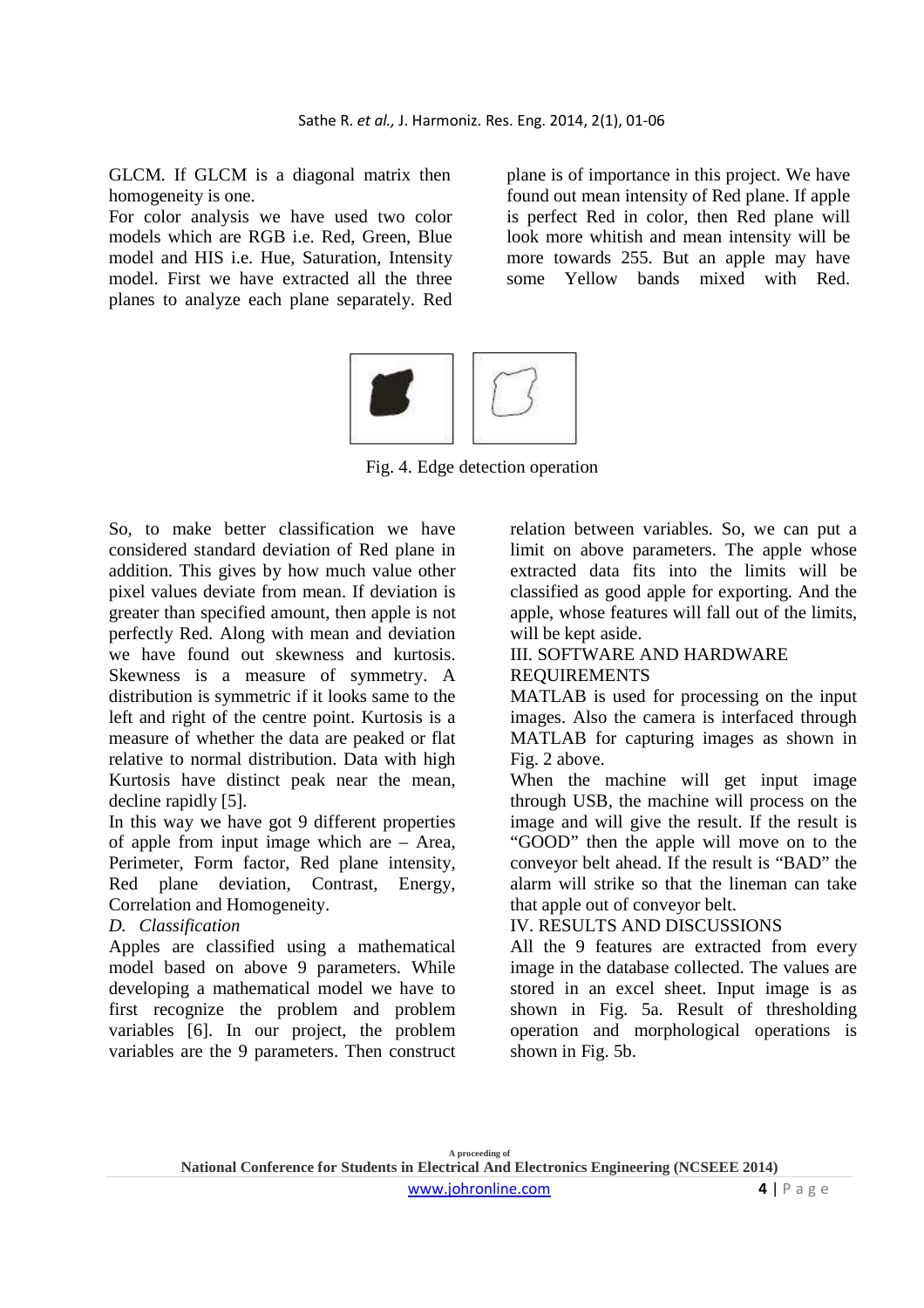

Edge Detection is shown in Fig. 6. The form factor is determined from this image. First Area and Perimeter are calculated using MATLAB functions and the the form factor is calculated. The typical form factor for apple is found as



Fig. 5b. Result of thresholding and Fig. 5a. Input image Fig. 5b. Result of the shoting morphological operations

0.0176. A margin of  $\pm 15$  % is kept on this value. So, any object having form factor 0.0176  $\pm$  15% will be recognized as an apple by the machine.



Fig. 6. Edge detection

An apple with good texture has less contrast, more energy. But an apple with bad texture has more contrast and less energy.

## V. APPLICATIONS

Various applications of "Apple Fruit grading and sorting system using image processing" are –To increase productivity.

- 1) To sort and grade products to meet export standards.
- 2) To avoid errors in manual sorting and grading.
- 3) To reduce manual efforts.

### **VI. CONCLUSION**

We have developed a system which will grade and sort the apples automatically. This will speed up the classification process. The system developed, works only on apples. In future we can have a system which will be applicable for all fruits. The system will first find out which fruit is present at input and then will work on its features. With help of this we can develop an Android application for sorting so that the system becomes more user friendly.

### **VII. ACKNOWLEDGMENT**

We express our profound thanks to Prof. Dr. Y. H. Dandawate for giving us the idea for our project. We thank our project guide Mrs. M. S. Deshmukh for the valuable guidance.

### **VIII. REFERENCES**

[1] Database of National Horticulture Board, Ministry of agriculture, Government of India.

**A proceeding of National Conference for Students in Electrical And Electronics Engineering (NCSEEE 2014)**  www.johronline.com **5** | P a g e